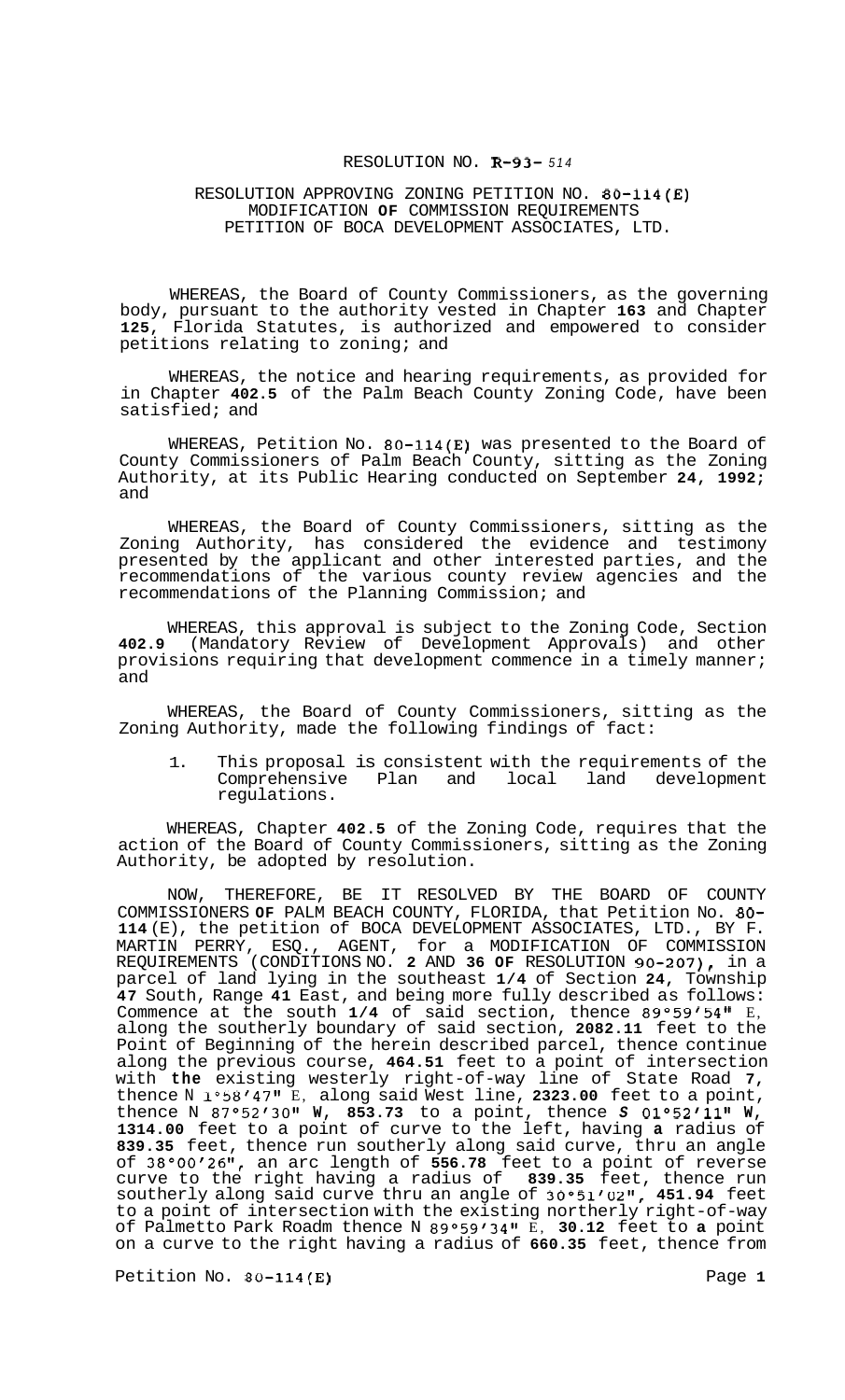a tangent bearing S 5°06'14" E, run southerly along said curve, thru an angle of  $6°35'51$ , an arc distance of 100.10 feet to the Point of Beginning: Less the rights-of-way for Palmetto Park Road and State Road 7 (U.S. 441), and less a triangular parcel for right distance, being 25 feet along the rights-of-way of Palmetto Park Road and State Road 7 (U.S. 441), and being located on the N.W. corner of US 441 (SR 7) and Palmetto Park Road., in the CG Zoning District, was approved on September 24, 1992, as advertised, subject to the following conditions:

## A. ALL PETITIONS

**1.** All previous conditions **of** approval applicable to the subject property have been consolidated as contained herein. The petitioner shall comply with all previous conditions **of** approval, including original deadlines for Article 5.8 (Palm Beach County Land Development Code), as amended, unless expressly modified. (MONITORING)

## B. ACCESS

- **1. No more than three (3) access points shall be permitted.**  (Previously Condition No. 25 **of** Resolution No. R-90-207, Zoning Petition No. 80-114(B)) (ENGINEERING)
- 2. **Contiguous access to all portions of the PCD for pedestrians, bicyclists, and the handicapped shall be provided.** (Previously Condition No. 26 **of** Resolution No.  $R-90-207$ , Zoning Petition No. 80-114(B))
- **3. Access to mass transit facilities shall be provided.**  (Previously Condition No. 27 of Resolution No. R-90-207, Zoning Petition No. 80-114(B)) (ENGINEERING)
- C. BUILDING & SITE DESIGN
	- **1.** All perimeter lighting along the west wall **of** the subject property shall be extinguished **no** later than **1O:OO** p.m. (CODE ENFORCEMENT)
	- 2. Condition No. 2 of Resolution No. R-90-207, Zoning Petition No. 80-114(B)), which states:

**"The gross leasable area (GLA) of the entire PCD shall not exceed 300,000 square feet. At least ten percent (10%) of the total GLA shall be professional offices. The location of office space shall be clearly delineated on the site plan prior to approval.** 

**Is** hereby amended to state:

The gross leasable area (GLA) of the entire PCD shall not exceed *300,000* square feet. At least five percent (5%) of the total GLA shall be professional offices. The location of office space shall be clearly delineated on the site plan prior to approval.

**3. All out-parcels shall be no less than 3/4 acre in size.**  (Previously Condition No. *3* **of** Resolution **No.** R-90-207, Zoning Petition No. 80-114(B)) (ZONING/BUILDING)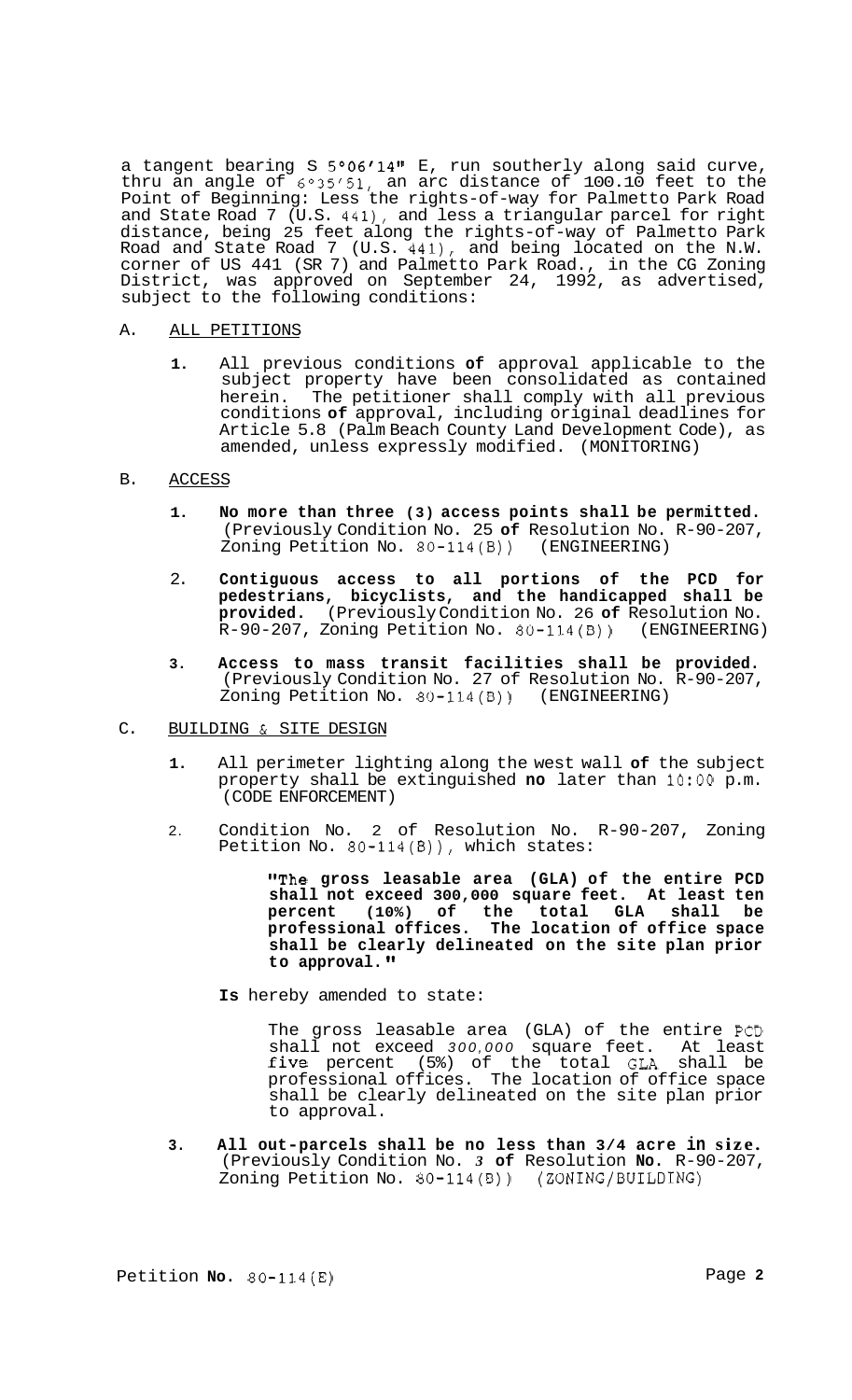- 4. **The minimum setback for structures, vehicular circulation and parking areas adjacent to residential uses shall be exceeded by at lease twenty percent (20%).** (Previously Condition No. **10** of Resolution No. R-90-207, Zoning Petition No. 80-114(B)) (ZONING/BUILDING)
- 5. **Receptacles (i.e., dumpsters) for the storage and disposal of trash, garbage or vegetation shall not be located within seventy (70) feet of El Bosque Way.**  (Previously Condition No. 11 of Resolution No. R-90-207, Zoning Petition No. 80-114(B)) (ZONING/CODE ENFORCEMENT)
- *6.*  **All areas or receptacles (i.e., dumpsters) for the storage and disposal of trash, garbage or vegetation shall be screened by a gated four-sided enclosure constructed of brick, decorative concrete, other decorative masonry consistent with the architectural character of the development, or comparable wood or steel. Enclosures shall be landscaped with thirty-six (36) inch high shrubs and hedges planted at two (2) foot intervals. This provision shall not apply to litter containers provided for the convenience of pedestrians.**  (Previously Condition No. **12** of Resolution No. R-90-207, Zoning Petition No.  $80-114(B)$ )
- 7. **The maximum height, from grade to roof line, for all structures shall not exceed thirty-five (35) feet.**  (Previously Condition No. **13** of Resolution No. R-90-207, Zoning Petition No. 80-114(B)) (ZONING/BUILDING)
- 8. **All mechanical equipment shall be roof mounted and screened from view on all sides in a manner consistent with the color and character of the principle structure.**  (Previously Condition No. 14 **of** Resolution No. R-90-207, Zoning Petition No. 80-114(B)) (ZONING/BUILDING)
- 9. **The rear portion of all structures shall be stucco. Elevations shall be provided which show (minimal) architectural treatment.** (Previously Condition No. 15 of Resolution No. R-90-207, Zoning Petition No. 80-114(B)) (ZONING/CODE ENFORCEMENT)
- **10. All outdoor lighting behind the center shall be directed away from residential areas through the use of reflective shields. Lighting fixtures in this portion of the site shall not exceed twelve (12) feet in height. Lighting in the eastern portion of the center shall not exceed thirty-six (36) feet in height.** (Previously Condition No. **16** of Resolution No. R-90-207, Zoning Petition No. 80-114 (B) ) (ZONING/CODE ENFORCEMENT)
- **11.**  Solid waste collection from the subject site shall be limited to between the hours of 8:OO a.m. **to** 5:OO p.m., Monday through Saturday. **(SWA - Code Enforcement)**

#### $D$ . ENVIRONMENTAL RESOURCES MANAGEMENT

- 1. The Petitioner shall submit an Affidavit of Notification to the Department of Environmental Resources Management<br>prior to site plan certification. (ERM) prior to site plan certification.
- 2. Plans for any underground storage tanks must be approved by the Department of Environmental Resources Management prior to installation. The petitioner shall perform all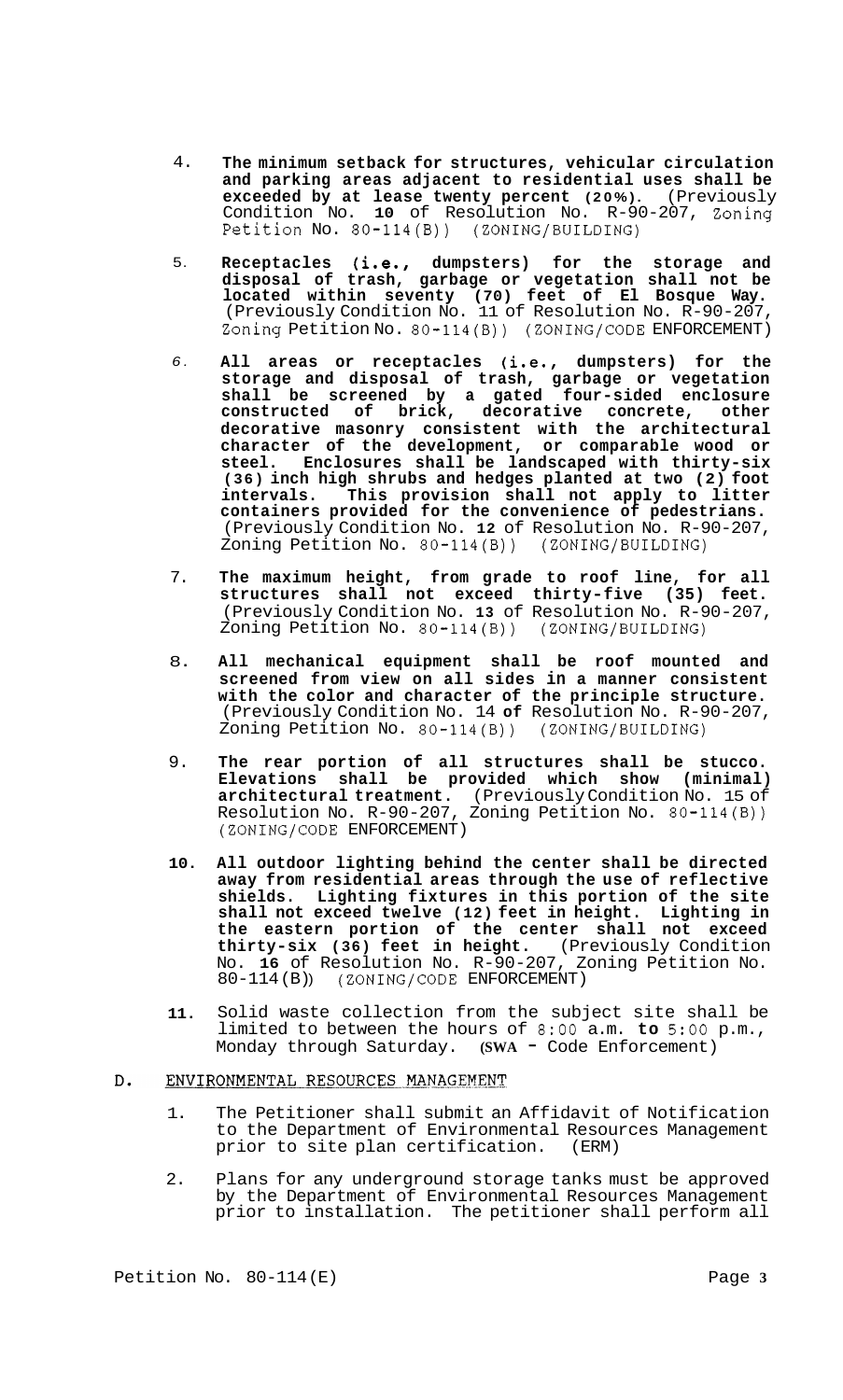necessary preventative measures to reduce the chances of contamination **of** the groundwater. Double walled tanks and piping with corrosion protection or their equivalent shall be a part of those measures. (BUILDING - ERM)

3. Secondary containment for stored Regulated Substances- fuels, oils, solvents, **or** other hazardous chemicals is Department of Environmental Resources Management staff are willing to provide guidance on appropriate protective measures. (BUILDING = ERM) appropriate protective measures.

## E. ENGINEERING

- **1. The Developer shall provide discharge control and treatment for the stormwater runoff in accordance with all applicable agency requirements in effect at the time of the permit application. However, at a minimum, this development shall retain onsite 100% of the stormwater runoff generated by a three (3) year-one (1) hour storm with a total rainfall of 3 inches as required by the Permit Section, Land Development Division. In the event that the subject site abuts a Department of Transportation maintained roadway, concurrent approval from the Florida Department of Transportation will also be required. The drainage system shall be maintained in an acceptable condition as approved by the County Engineer. In the event that the drainage system is not adequately maintained as determined by the County Engineer, this matter will be referred to the Code Enforcement Board for enforcement.** (Previously Condition No. 30 **of** Resolution No. R-90-207, Zoning Petition No. 80-114(B)) (ENGINEERING)
- 2. **No positive outfall shall be permitted into the Palmetto Park Road Drainage System unless approved by the County Engineer. Drainage from this project shall be contained onsite with outfall only being permitted into a drainage district subject to their permission and approval.**  (Previously Condition No. 31 **of** Resolution No. R-90-207, Zoning Petition No. 80-114(B)) (ENGINEERING)
- 3. **Prior to March 1, 1990 or prior to the issuance of the first Building Permit, whichever shall first occur, the property owner shall convey to Palm Beach County Land Development Division by road right-of-way warranty deed for State Road 7, 200 feet free of all encumbrances and encroachments on an alignment approved by the County Engineer. Property owner shall provide Palm Beach County with sufficient documentation acceptable to the Right of Way Acquisition Section to ensure that the property is free of all encumbrances and encroachments. Right-of-way conveyances shall also include "Safe Sight Corners" where appropriate at intersections as determined by the County Engineer.** (Previously Condition No. 32 of Resolution No. R-90-207, Zoning Petition No. 80-114(B)) (ENGINEERING) R-90-207, Zoning Petition **No.** 80-114(B))
- **4. All trips traveling north when exiting the site shall turn left onto U. S. Highway 441. Traffic devices, to ensure that vehicles may safely cross the southbound lane of U.S. Highway 441, must be acceptable to the County Engineer and the Florida Department of Transportation.**  (Previously Condition No. 33 of Resolution No. R-90-207, Zoning Petition No. 80-114(B)) (ENGINEERING)
- **5. The Property owner shall construct on State Road 7 at the project's:**

Petition No. 80-114(E) 2008 Page 4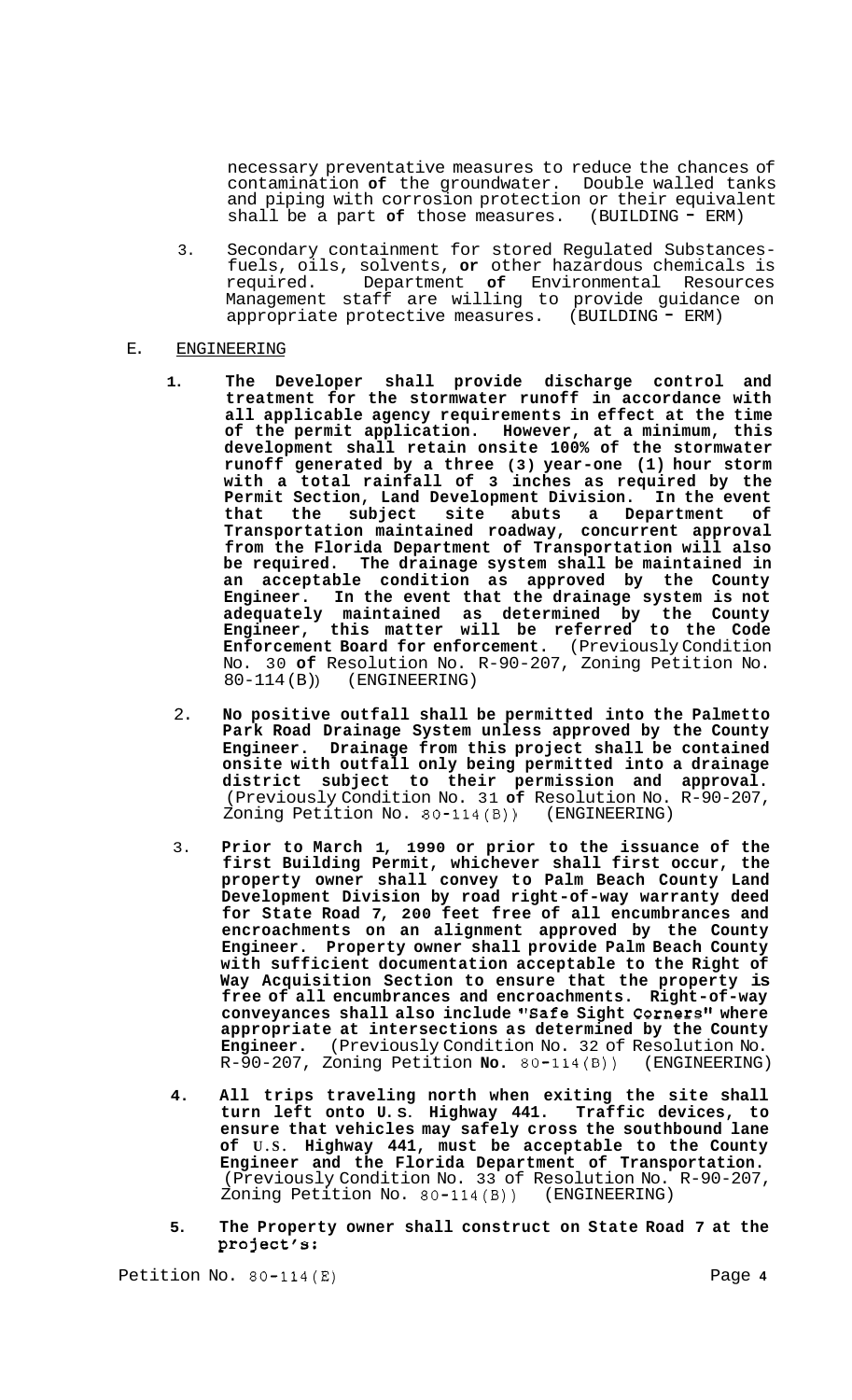- **a. north entrance a right turn lane, north approach**
- **b.** middle entrance a right turn lane, north approach **and a left turn lane, south approach**
- c. south entrance a left turn lane, south approa<sub>2h</sub> and **a right turn lane, north approach**

**all concurrent with the issuance of the first Bu:.lding Permit. Construction shall be completed prior to the**  issuance of the first Certificate of Occu<sub>l'</sub>ancy. (Previously Condition No. 34 of Resolution No. **R-90-207,**  Zoning Petition No. 80-114(B)) (ENGINEERING)

6. Condition No. *35* of Zoning Petition No. 80-:.14(B) presently states:

> **"The property owner shall pay a Fair Share I'ee in the amount and manner required by the "Fair Share**  Contribution for Road Improvements Ordinance" as it presently exists or as it may from time to time be amended. The Fair Share Fee for this project **presently is \$499,950.00 (9,090 trips X \$55.(10 per**  trip). Credit for this impact fee may be applied **toward for the 6 laning of Glades Road as oul.lined in the condition below.**

Is hereby amended to state:

- a) The property owner shall pay a Fair Shale Fee in the amount and manner required by the "Fair<br>Share Contribution for Road Improvement Contribution for Road Improvement Ordinance" as it presently exists or as  $:$  tmay from time to time be amended. The Fair Share Fee for this project presently is \$495,950. (9,090 trips X \$55.00 per trip) (IMPACT FEE COORDINATOR)
- b) **A** traffic generation study in accordance with Article **10,** Section **10.8 of** the Palm Beach County Land Development Code (PBCLDC) shi.11 be submitted and approved by the County Encineer prior **to** site plan certification in order to establish the appropriate impact fee for this project . Payment shall be made prior to December 1, 1992. **(MONITORING/ENGINEERING)**
- *7.* Condition No. 36 3f Zoning Petition No. 80-114(B), which presently states:

**"In order to comply with the mandatory traffic performance standards the Developer shall be restricted to the following phasing schedule:** 

- **a. A minimum of 30,000 square feet of the pxoject shall remain in office use.**
- **b. No Building Permits shall be issued after December 31, 1991. (BUILDING)**
- **Is** hereby amended to read:

In order to comply with the mandatory traffic performance standards the Developer shall **be**  restricted to the following phasing schedule: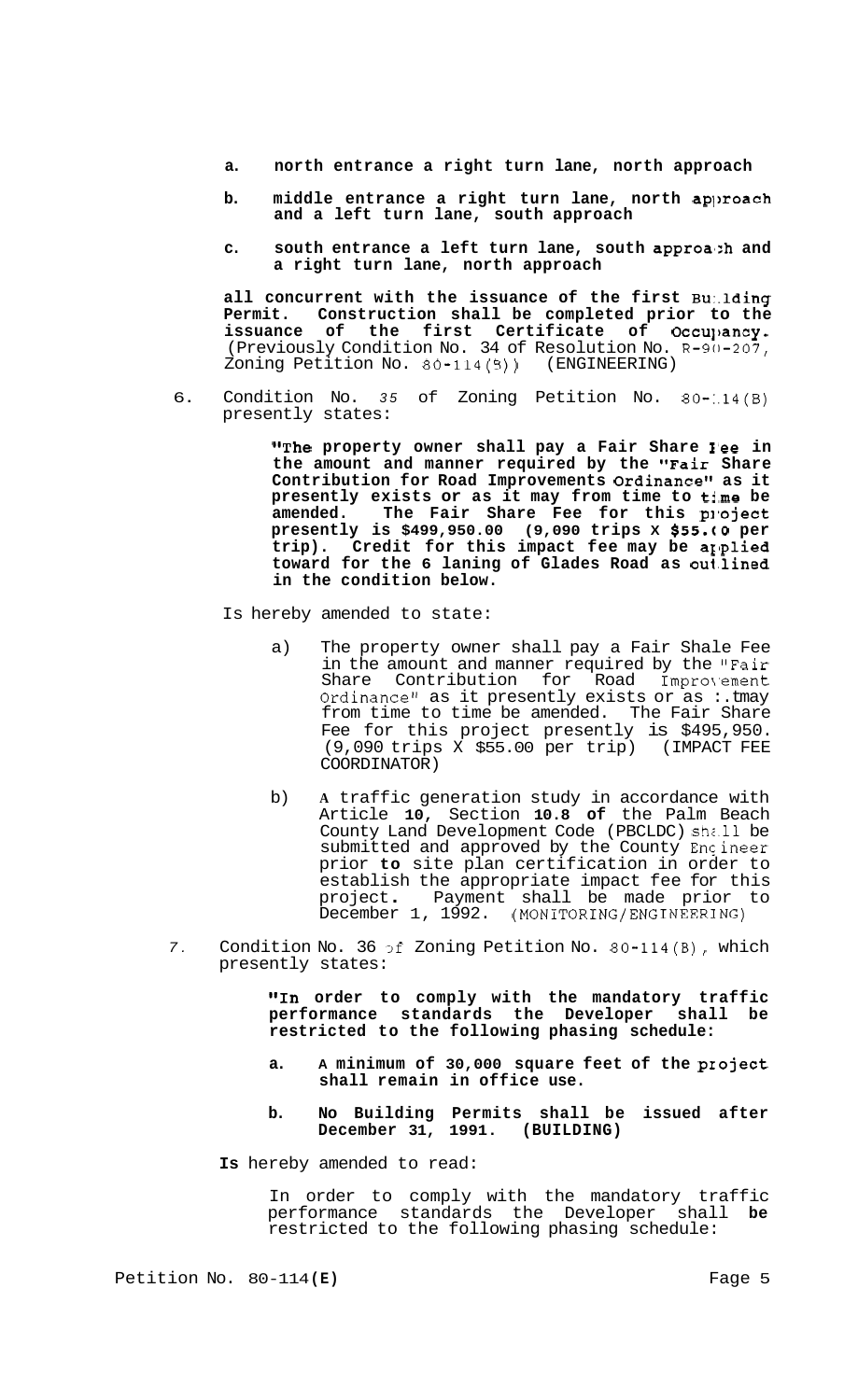- a. A minimum of 15,000 square feet of the project shall remain in professional office use.
- b. No Building Permits shall be issued after December 31, 1992. (BUILDING)
- 8. In addition to the impact fee this developer shall contribute the amount of **\$1,000,000** toward rcadway improvements in the project area. These funds shall be delivered to Palm Beach County prior to twenty *(20)* days after receipt of the resolution approving this prcject. (Previously Condition No. 37 of Resolution **No.** R-9C-207, Zoning Petition No.  $80-114(B)$ )
- 9. The Developer shall install signalization if warranted as determined by the County Engineer at the project's entrance(s) and State Road *7.* Should signalizaticn not be warranted after **12** months of the final Certifics.te **of**  Occupancy this property owner shall be relieved from this condition. (Previously Condition No. 38 **of** Resolution No. R-90-207, Zoning Petition No. 80-114(B)) (ENGINEERING)
- **10.** Planting within the Palmetto Park and **441** intersection shall be in conformance with the graphics presented at the Board of County Commissioners. All graphics shi.11 be made a part **of** the record prior to Site Plan Eeview Committee. (Previously Condition No. 39 **of** Resolution No. R-90-207, Zoning Petition No. 80-114(B)) (ENGINEERING)
- 11. **No** access shall be permitted onto El Bosque Way. Previously Condition No. 40 **of** Resolution No. R-9C-207, Zoning Petition No. 80-114(B)) (ENGINEERING)
- **12.** Condition No. 41 **of** Resolution No. R-90-207, Zoning Petition No. 80-114(B)), which currently states:

"The petitioner shall provide sod and irrigation within the right-of-way subject to County Engineering approval. All landscaping and irrigation shall be maintained in accordance with Palm Beach County standards."

Is hereby amended to state:

The petitioner shall provide sod and irrigation within all rights-of-way of SR7 and Palmetto Park Road) subject to County Engineering approval. All landscaping and irrigation shall be maintainsd in accordance with Palm Beach County standards." (ENGINEERING)

13. Subject to approval by County Engineer, the petitioner shall provide a pedestrian and bicycle access along Palmetto Park Road into the interior **of** the shcpping center. Conceptual plans shall be submitted to the County Engineer and conceptually approved prior tc site plan certification by the DRC. If necessary, an appropriate culvert shall be included by the prcperty owner. This shall be constructed prior to April 30, 1993. (ENGINEERING)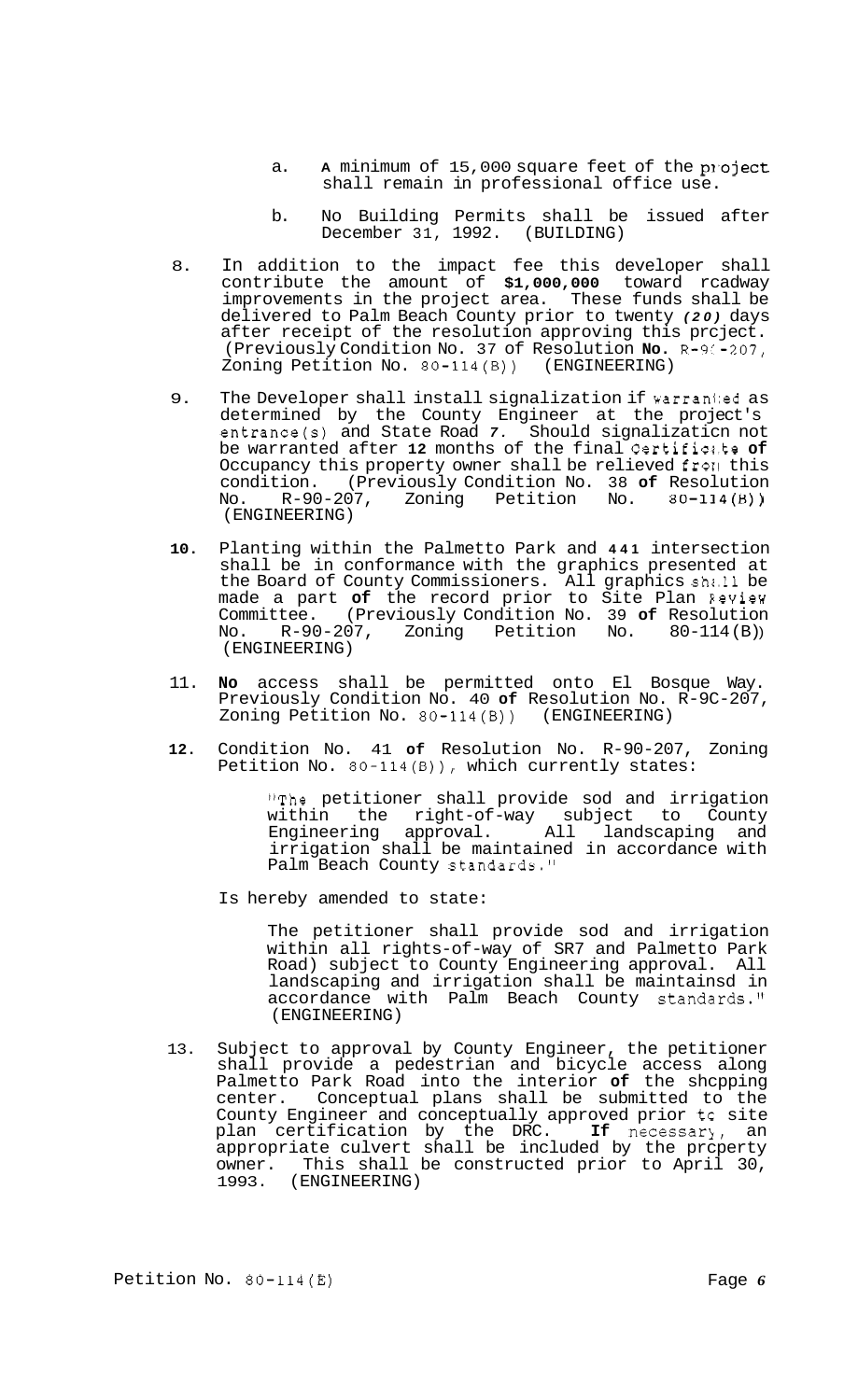# F. HEALTH

- **1. Sewer service is available to the property. Thercfore, no septic tank shall be permitted on site.** (Previously Condition No. 28 of Resolution No. R-90-207, zoning Petition No. 80-114(B) (ENGINEERING)
- 2. Water service is available to the property. Therefole, no **well shall be permitted on the site to provide pctable water.** (Previously Condition No. 29 of Resolution **Po.** R-90-207, Zoning Petition No. 80-114(B)) (ENGINEERING)
- *3.*  Generation and disposal of hazardous effluents into sanitary sewerage system shall be prohibited unless adequate pretreatment facilities approved by the Florida Department of Environmental Regulations (FDER) and Agency responsible for sewage works are constructed and used by project tenants or owners generating such effluents. (UTILITY - Code Enforcement)
- 4. Water service and sewer service are available to the property. Therefore, no potable well and/or on site Therefore, no potable well and/or on site sewage disposal system shall be permitted on the site. (HEALTH - Building)

## G. LANDSCAPING (GENERAL)

- **1. All trees on site shall be permitted to react and maintained at a mature height of a minimum of fi Eteen (15) feet. Maintenance shall conform to Arbor Soziety recommended practices.** (Previously Condition No. 18 of Resolution No. R-90-207, Zoning Petition No. 80-114(B)) (ZONING)
- 2. **All landscape areas shall be fully irrigited.**  (Previously Condition No. 19 of Resolution No. R-90-207, Zoning Petition No. 80-114(B)) (ZONING)
- **3.** A complete set of landscape plans shall be submitted to **the Zoning Division demonstrating conformance tc all Landscape Code Requirements and conditions** *of* **apprlwal.**  (Previously Condition No. 20 of Resolution No. R-90-207, Zoning Petition No. 80-114(B)) (ZONING)
- 4. **Prior to site plan approval, a tree survey shall be submitted which locates all oaks or slash pines fould on site. Those trees within the perimeter buffer shall be incorporated into the project design.** (Previously Condition No. 21 of Resolution No. R-90-207, Zoning Petition No. 80-114(B)) (ZONING)
- 5. All trees required by this petition, replacement material and/or subsequent plantings shall meet the following minimum standards:
	- a. Tree **height:** fourteen (14) feet.
	- b. Trunk diameter: *3.5* inches measured 4.5 feet above grade.
	- **c.** Canopy diameter: seven (7) feet. Diameter :;hall be determined by the average canopy radius at **3**  points measured **from** the trunk to the outel-most branch tip. Each radius shall measure at leas-: **3.5**  feet in length. (ZONING)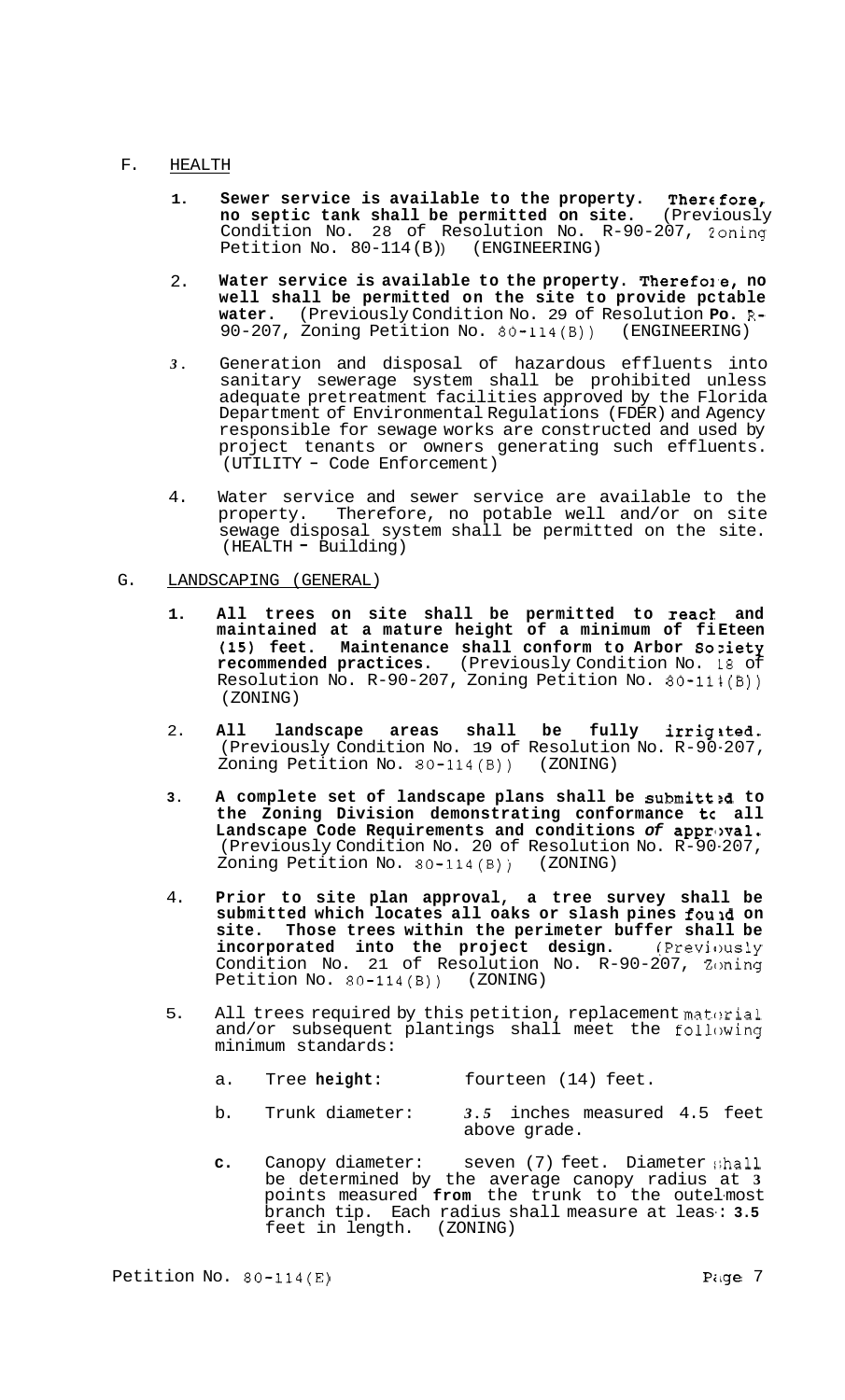# **H.** LANDSCAPING (INTERIOR)

**1. The above noted perimeter landscape conditions shc11 be modified to accommodate special landscaping fo:: the intersection of Palmetto Park and US 441 as reflecl-ed on Exhibit 47.** 

**Parking shall be based upon a ninety-five percent (95%) net leasable floor area figure. All excess stalls shall be used to break up the expansive eastern parking area. One (1) additional tree shall be planted for each rinety (90) square feet of additional interior landscape area.**  (Previously Condition No. **23** of Resolution No. R-9C-207, Zoning Petition No.  $80-114(B)$ )

*2.* Condition **No.** 24 of Resolution No. R-90-207, Zoning Petition No. 80-114(B)), which presently states:

> **"Fifty percent (50%) of all trees withir the interior parking area shall be twelve (12) feet in height or greater and the remainder shall bs ten (10) feet in height or greater. One landscape island shall be provided for every ten (10) ccrs.**

**Is** hereby amended to state:

One landscape island shall be provided for every<br>twelve (12) parking spaces. (ZONING) twelve **(12)** parking spaces.

- **3.** Prior to April 30, 1993, one (1) at grade planter a minimum of five (5) feet by five (5) feet sha:.l be provided for every three **(3)** facing parking spaces. Each at grade planter shall be planted with one (1) native tree consistent with Condition G.6. and appropriate groundcover and an equal distance between the required landscape islands.
- 4. Prior to site plan certification, the site plan shall be amended to indicate all required at grade tree planters and a detail for said planters. (ZONING)
- I. LANDSCAPING SOUTH & EAST PROPERTY LINES (ABUTTING RIGHTS-OF- WAY)
	- **1. Landscaping within the twenty-five (25) foot landscape buffers abutting rights-of-way shall be upgraded to include:** 
		- **a. Native canopy trees an average of fifteen (15) feet on center.** 
			- 1. Thirty percent (30%) of these trees shall be **fourteen (14) foot tall; fifty percent (50%) of these trees shall be twelve (12) foot tall; twenty percent** *(20%)* **of these trees sha L1 be ten (10) foot tall.**
		- **b. One (1) native palm for each thirty (30) linear feet of required buffer.**
		- **c. A landscape buffer a minimum of thirty-six (36) inches in height at installation to be maintkined at forty-two (42) inches.** (Previously Condition No. **17 of** Resolution **No.** R-90-207, Zoning Petition **NO.** 80-114 **(B)** ) (ZONING)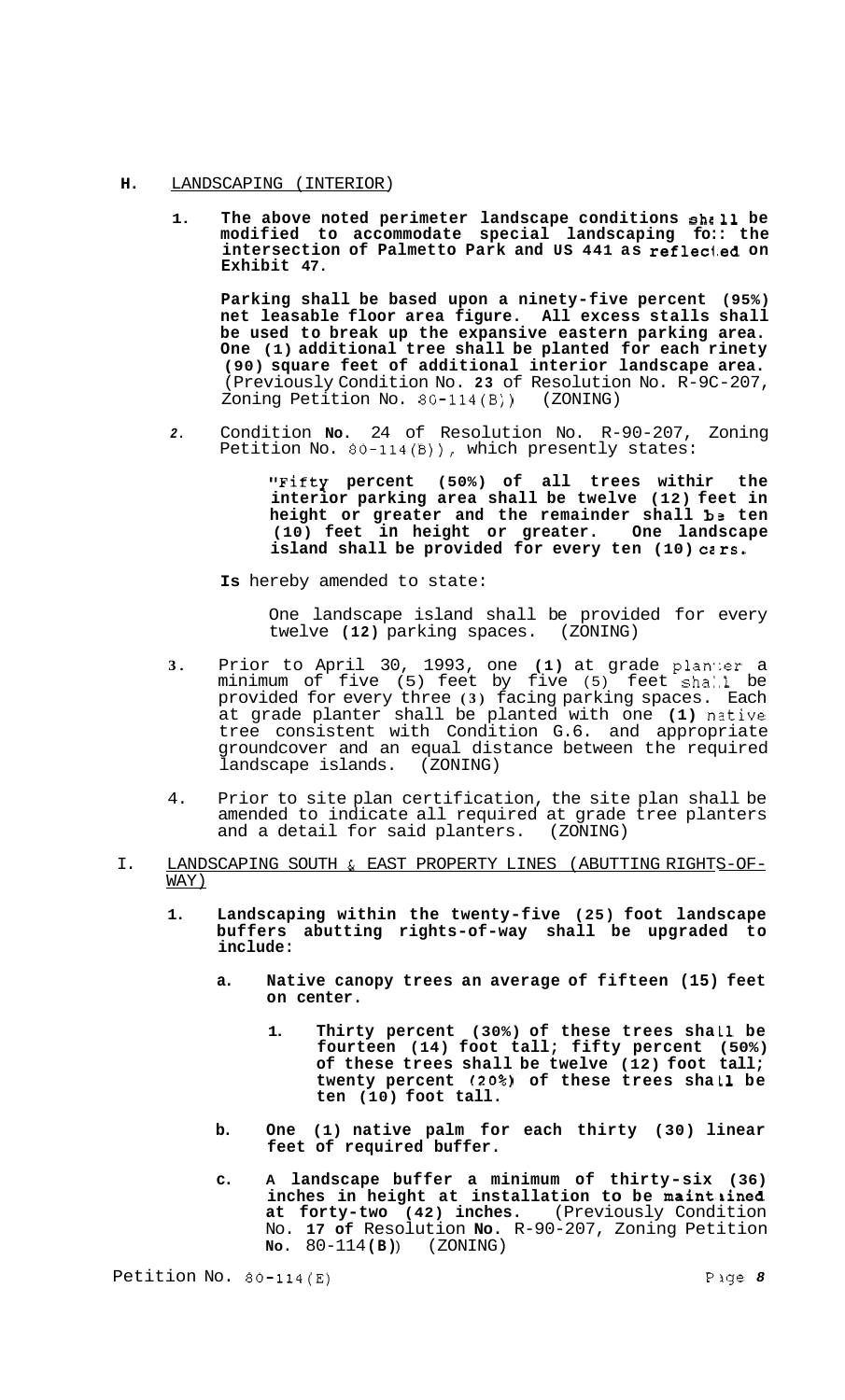- **2.** Prior to site plan certification, the petitioner shall apply to the County Engineer and/or the Florida Department of Transportation for a permit for the installation of the following landscaping requirements which shall be installed on the exterior side *o€* the existing retaining wall along SR7 (Highway **441,** and Palmetto Park Road. All permitted landscaping required by this condition shall be installed prior to April **30, 1993:** 
	- a. One (1) native canopy tree planted every twenty (20) feet on center.
	- b. One **(1)** twelve (12) foot tall native palm tree for each twenty (20) linear feet, with a maximum spacing of sixty (60) feet on center. A group of three of more palm trees shall supersede the requirement for a native canopy tree in that location.
	- c. Thirty (30) inch high shrub or hedge material spaced no more than twenty-four (24) inches on center at installation, to be maintained at a minimum height of forty-eight (48) inzhes. (MONITORING/ZONING)

### **J.** LANDSCAPING WEST PROPERTY LINE (ABUTTING RESIDENTIAL)

- **1. Landscaping along the western property line shall include:** 
	- **a. An eight (8) foot tall concrete block and steel wall installed along the western edge of packing and loading area.**
	- b. A minimum thirty (30) foot wide landscape b*iffer* **along the entire western base building line.**
	- **c. A minimum three (3) foot tall berm sloping fron the wall to the western base building line.**
	- d. Native canopy trees shall be planted an averaje of **fifteen (15) foot on center.** 
		- 1. Thirty percent (30%) of these trees shall be **fourteen (14) foot tall;**
		- **2. Fifty percent (50%) of these trees sha:.l be twelve (12) foot tall;**
		- 3. Twenty percent (20%) of these trees shall be **ten (10) foot tall.**

**Trees shall be compatible with the adjacent pine flatwoods.** 

- **e. One (1) native palm for each 30 linear feet.**
- **f. A double row of shrubs.** 
	- 1. Planted an average of thirty-six (36) inches **on center (1,468 plants)**
	- **2. Fifty percent (50%) shall be native.**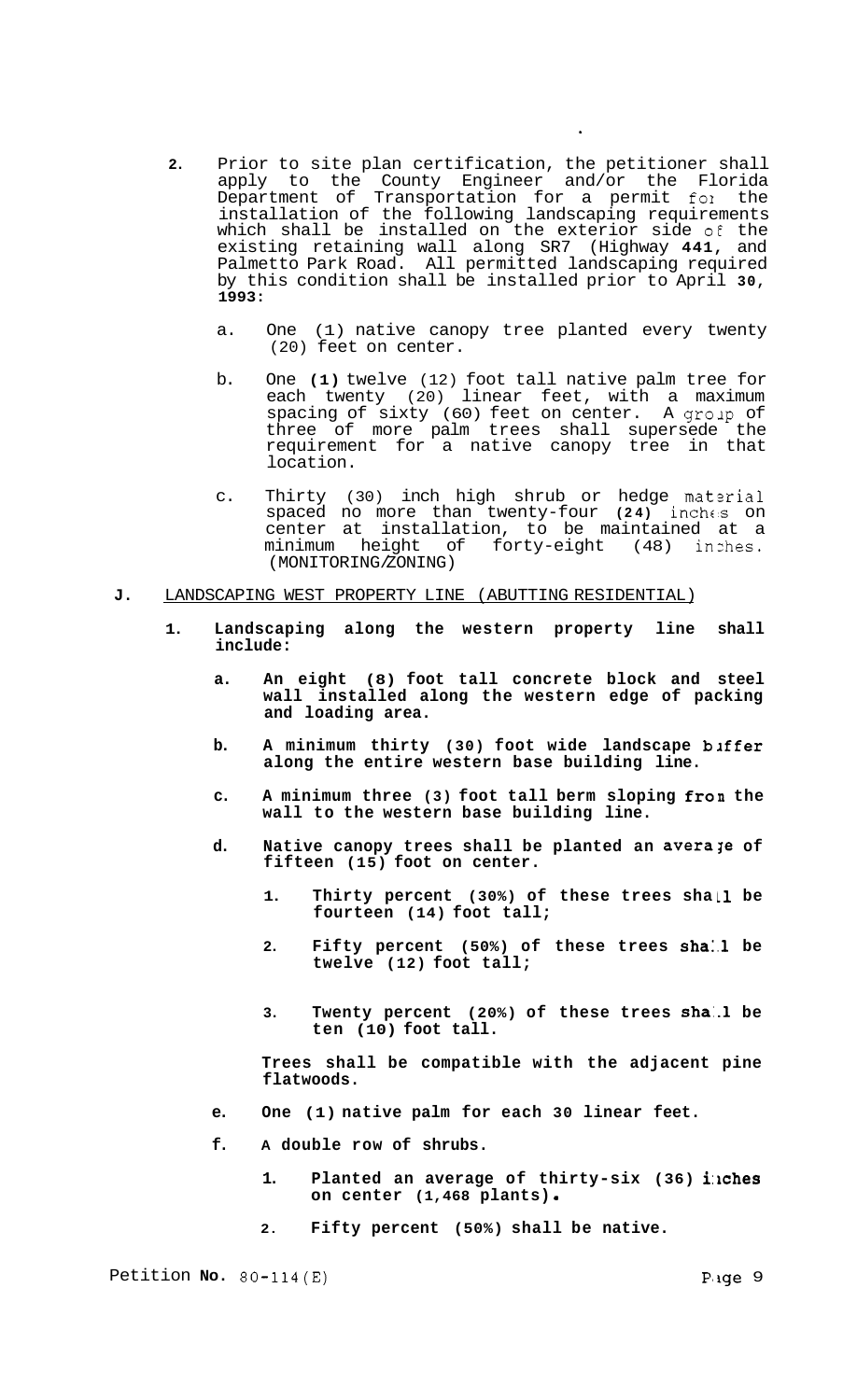- **3. Ten percent (10%) of these shrubs shr 11 be fOrty-tWO (42) inches in height; Fifty p2rcent (50%) of these shrubs shall be thirty-sig (36) inches in height; forty percent (40%) of these shrubs shall be twenty-four (24) incles in height.**
- 4. An average height of forty-two (42) .nches **shall be reached within one (1) yeir of installation and shall be maintained at an average height of sixty (60) inches.**
- *2.* Ten foot tall native canopy (non-deciduous) trees shall be installed twenty (20) feet on center on top **c** f the berm along the west property line. The trees shall be maintained with a minimum 6 to 8 foot diameter canopy spread. (ZONING)
- **K.** LANDSCAPE WITHIN THE MEDIAN
	- **1.** Prior to site plan certification, the petitioner shall apply to the Palm Beach County Engineering and Iublic Works Department for a permit to landscape all adjacent median(s) of all abutting rights-of-way. When perriitted by Palm Beach County Department of Engineering and Public Works, landscaping shall consist of a minimum of olle **(1)**  fourteen **(14)** foot tall native tree for each thirt], **(30)**  linear feet of the adjacent median to be planted and appropriate ground cover. Trees may be planted singly or in clusters. All landscaping and maintenance sha 11 be subject to the standards as set forth by the Palm Beach County Engineering and Public Works Department. All landscape material shall be selected for the following list:

Trees: Groundcover:

Laurel Oak Live Oak Slash Pine Sabal Palmetto Wedilia Bahia Grass

Alternative species may be allowed subject **to** approval by the County Engineer. All plant material shall be All plant material sha. 1 be installed and selected according to xeriscape principles and shall conform with the following:

- a) All plants shall be container grown or field collected and transplanted from the project site.
- b) All plantings shall be done in accordance with detailed planting plans and specifications *':o* **be**  submitted and approved by the County Engineer concurrent with Site Plan certification.

All required median landscaping, including watering. shall be the perpetual maintenance obligation *0::* the petitioner and its successors, legal heirs **or** assignees, or duly established Property Owner's Association and/or Homeowner's Association, and shall be installed **on or**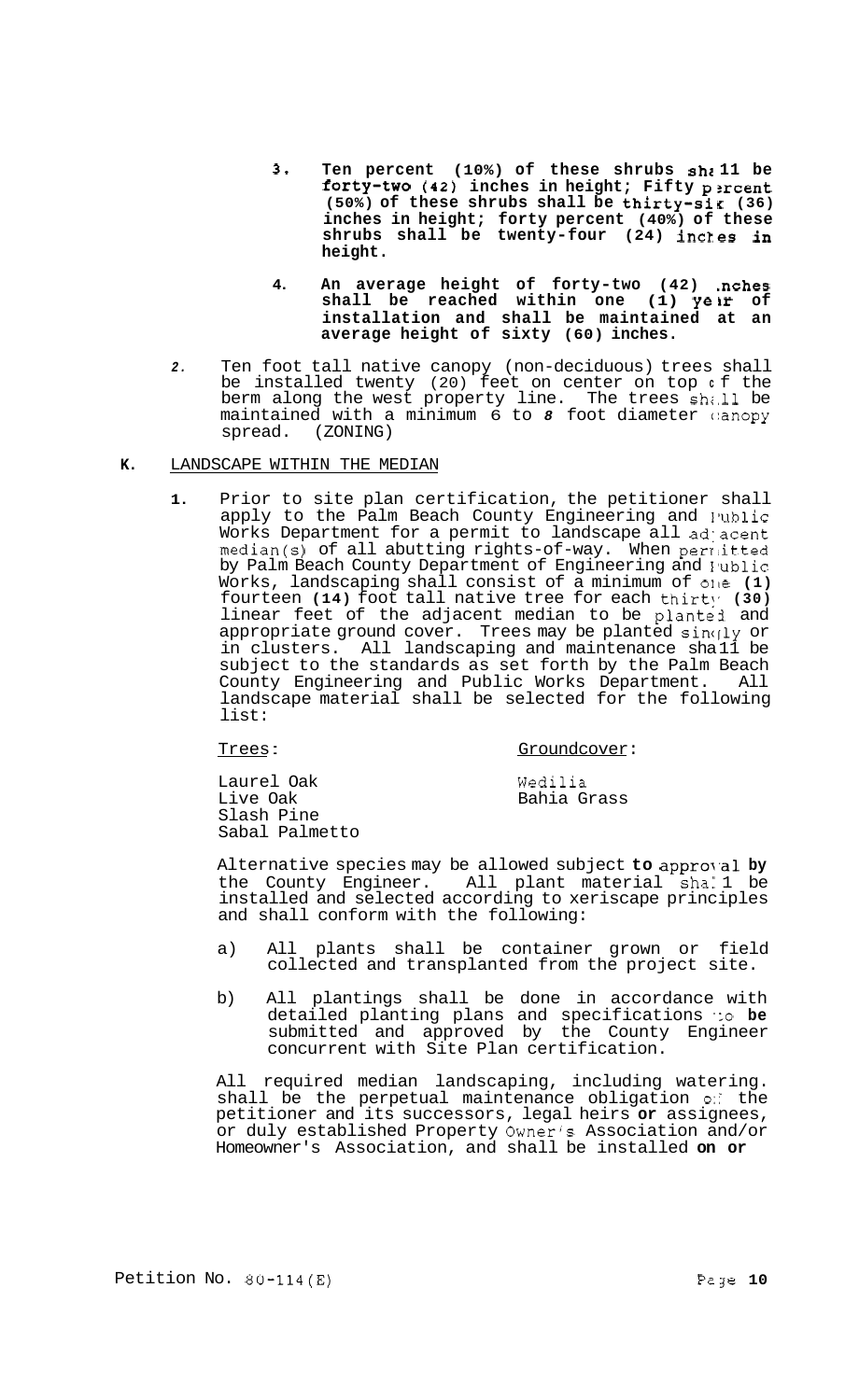before April 30, 1993. Declaration of Covenants and Restriction Documents shall be established or amenied as required, prior to receiving the first building per nit or filing **of** the first plat, whichever occurs first, to reflect this obligation. Maintenance shall 3e in accordance with the issued per $\mathfrak n$ its. (ENGINEERING/BUILDING)

- $\mathbf{L}$ . SHARED PARKING
	- 1. **All** uses shall utilize shared parking arrang ments **acceptable to the Planning, Zoning and Building Department. Appropriate cross access and plrking agreements shall be submitted.** (Previously Conditim NO. 4 of Resolution NO. R-90-207, Zoning Petition No. 80-114 (B) ) (zoNING/BUILDING/ENGINEERING)

#### M. SIGNS

- **1. No off-premise signs shall be permitted on site.**  (Previously Condition No. 5 of Resolution No. R-9)-207, Zoning Petition No. 80-114(B)) (ZONING/BUILDING)
- 2. **Pole mounted signs shall not be permitted.** (Previously Condition No. 6 of Resolution No. R-90-207, Coning Petition No. 80-114(B)) (ZONING/BUILDING)
- 3. **Monument signs shall not exceed ten (10) feet in leight nor a total of 1,000 square feet in area.** (Previously Condition No. 7 of Resolution No. R-90-207, Zoning Petition No. 80-114(B)) (ZONING/BUILDING)
- 4. One (1) point of purchase sign shall be permitted on Palmetto Park Road and a maximum of three (3) shill be **permitted on U.S. 441.** (Previously Condition No 8 of Resolution No. R-90-207, Zoning Petition No. 80-1L4(B)) (ZONING/BUILDING)
- 5. **A master signage program shall be submitted prior to site plan approval demonstrating conformance to these conditions.** (Previously Condition No. 9 of Resolution No. R-90-207, Zoning Petition No. 80-114(B)) (ZINING/ BUILDING)
- N. UNITY **OF** CONTROL
	- 1. **The entire property shall be master planned as a single Planned Commercial Development (PCD) and subj(!ct to unity of control. The unity of control shall be ap?roved by the County Attorney prior to site plan approval.**  (Previously Condition No. 1 of Resolution No. R-95-207, Zoning Petition No. 80-114 (B) ) (ZONING/COUNTY ATT3RNEY)
- *0.*  **COMPLIANCE** 
	- **1.** The petitioner and owner(s) **of** the subject property shall completely satisfy all previous conditions of approval and applicable code and land development regulations prior to the issuance of any subsequent certificite of occupancy and all other conditions prior to April **30,**  1993. (BUILDING)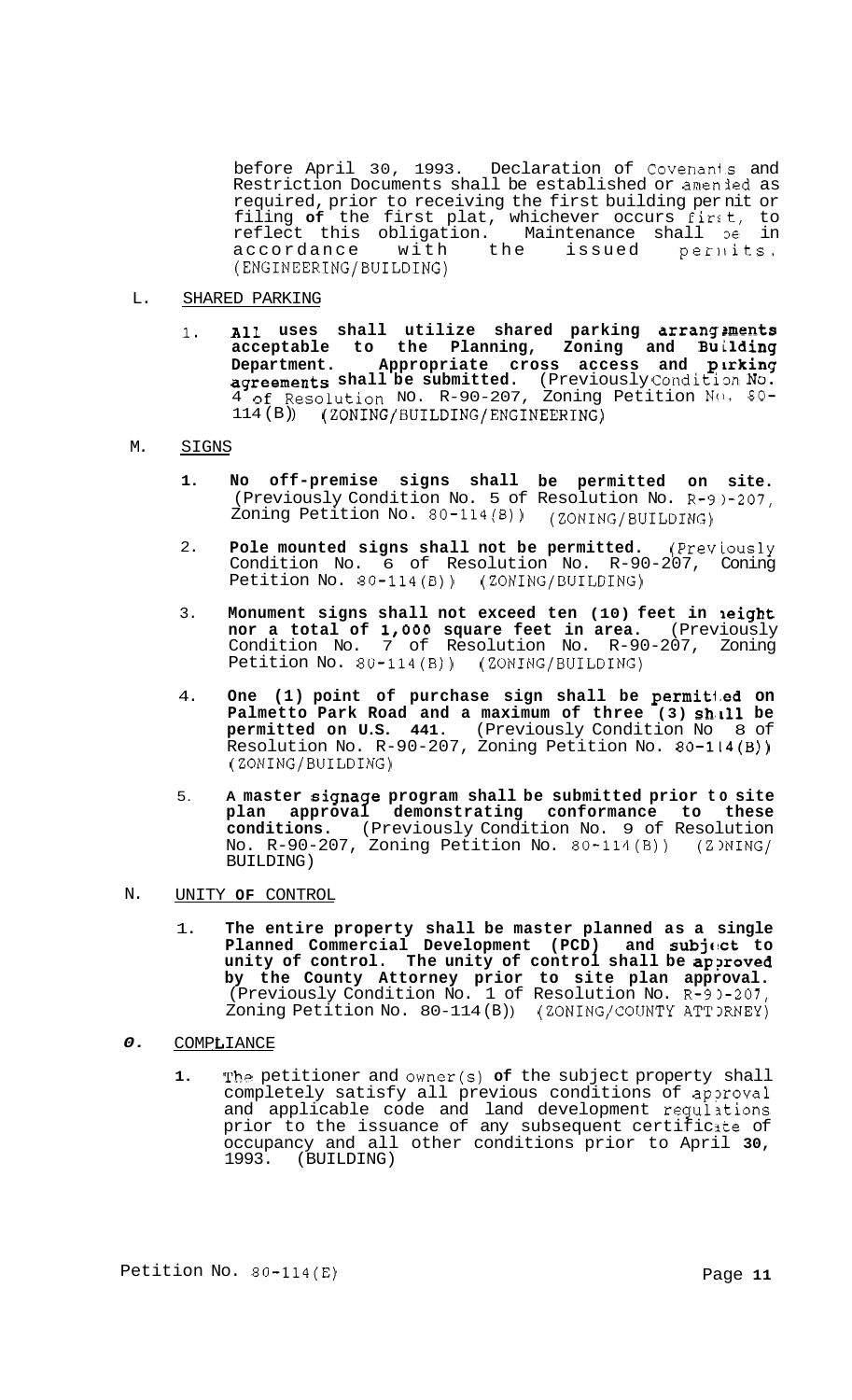2. Condition No. 42 of Resolution No. R-90-207, Zoning Petition No. 80-114(B), which currently states:

> **"Failure** to comply with any conditions of approval **may result in the denial or revocation of a building permit; the issuance of a stop work >rder; the denial of a Certificate of Occupancy on any building or structure; or the denial or revozation of any permit or approval for any developer->wner, commercial-owner, lessee, or user of the sibject property. Appeals from such action may be taken to the Palm Beach County Board of Adjustment or as otherwise provided in the Palm Beach County goning Code.**

Is hereby deleted. (REASON: Replaced by new staidard condition)

- **3.** As provided in Zoning Code Article 5.8, Palm Beach County Land Development Code (PBCLDC), failure to comply with any of these conditions of approval at any tine may result in one or more of the following:
	- a. The denial or suspension of a building permit or certificate of occupancy and use; the issuance of a stop work order; the denial or suspension of any permit or approval for any developer, owner, contractor, agent, tenant, lessee, or user of the subject property;
	- b. The revocation of any special exception ard any zoning which was approved concurrently with the Special Exception as well as any previously granted certifications of concurrency or exemptions therefrom;
	- C. Rezoning of the property;
	- d. The addition or modification of conditions, including a requirement that the development conform with updated standards of development applicable at the time of the finding of non-<br>compliance;
	- e. Citation of the property owner for violation of the Zoning Code. (MONITORING)
- 4. Appeals of any departmental-administrative actions hereunder may be taken to the Palm Beach County Board of Adjustment or as otherwise provided in the Palm Beach County Zoning Code. Appeals of any revocation of special exception, rezoning, or other actions based on a Bourd of County Commissioners decision, shall be by petitim for writ of certiorari to the Fifteenth Judicial Cil cuit. (MONITORING)
- 5. **No** administrative time extensions to any conditicns of approval shall be granted. Non-compliance with any time certain conditions **of** approval shall result **i:1** the initiation **of** a Status Report to the Board **of** county Commissioners in accordance with Article 5.8 of the Palm Beach County Land Development Code. (MONITORING)